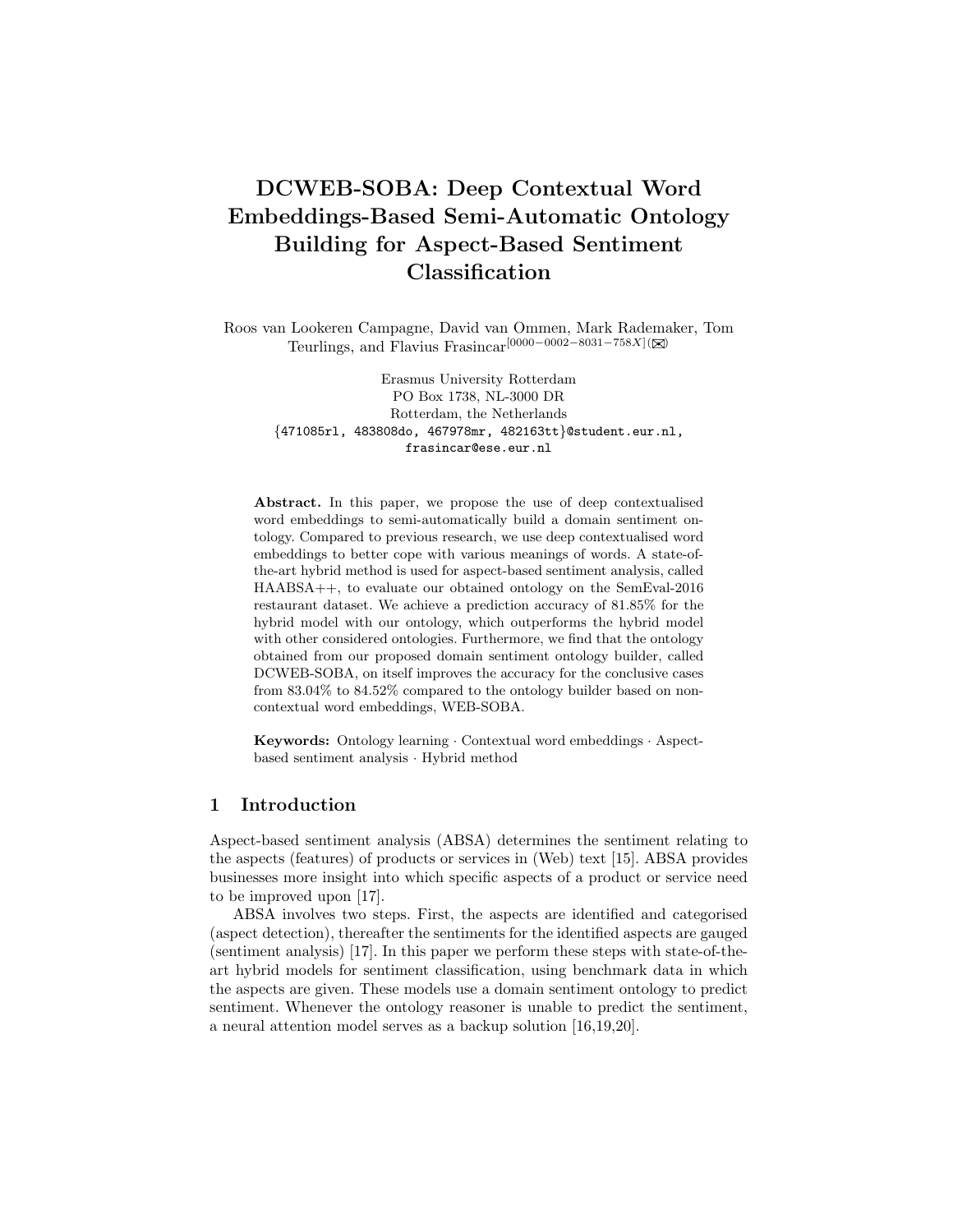There are various methods to obtain a domain sentiment ontology. The most general method is to manually build one [\[16](#page-15-1)[,17\]](#page-16-0). Although this method has good performance, lexicalisations are limited and building the ontology is timeconsuming. Additionally, the ontology is manually constructed for a specific domain and therefore hard to transfer to another domain. Automatically constructed ontologies, suggested by [\[2\]](#page-15-2), shorten building time, but unsupervised building results in less accuracy. [\[22\]](#page-16-3) proposes to semi-automatically build a domain sentiment ontology from a domain-specific corpus, which could produce more extensive ontologies in a time-efficient manner. For these ontologies, user input is required to control the builder on mistakes. [\[9\]](#page-15-3) extends the work proposed in [\[22\]](#page-16-3) by using non-contextual word embeddings instead of word co-occurrence for ontology building and achieves a higher accuracy in a hybrid model.

The objective of this research is to improve the performance of the sentiment classification by semi-automatically building a domain sentiment ontology from a domain-specific sentiment corpus based on deep contextual word embeddings. These deep contextual word embeddings allow the model to cope with polysemy, which is not considered by non-contextual word embeddings. Two forms of deep contextual word embeddings are BERT [\[5\]](#page-15-4) and ELMo [\[13\]](#page-15-5). Compared to ELMo, BERT is easily applicable for a wide range of Natural Language Processing (NLP) tasks and can consider both left and right contexts simultaneously, while ELMo can only take the concatenation of the left and right context representations. Unlike other research on contextual word embeddings, our approach can serve as a refined way of aspect-based sentiment analysis by accounting for word meanings in context.

We adopt the ontology structure posed in [\[9\]](#page-15-3) so that our work contributes to previous research in four ways. First, we use deep contextualised word embeddings obtained from BERT to deal with polysemy. Second, our ontology builder considers adverbs to carry a sentiment. For example, 'carefully' conveys a positive sentiment in the context of 'carefully prepared'. Additionally, we use an extra set of BERT word embeddings that are sentiment-aware instead of using external data sources to make word embeddings sentiment-aware. Last, we select relevant words for the domain sentiment ontology using a novel threshold function. These four extensions will allow the ontology to be built time-efficiently without the cost of losing accuracy. We use the ontology obtained from our ontology builder in a state-of-the-art hybrid approach for aspect-based sentiment analysis (HAABSA++) [\[19\]](#page-16-1), using LCR-Rot-hop++ as a backup model to obtain a sentiment when our ontology is inconclusive.

This paper is structured as follows. In Sect. [2,](#page-2-0) we briefly discuss some related work, followed by an overview of the used datasets in Sect. [3.](#page-4-0) In Sect. [4](#page-4-1) first, the structure of the ontology is explained, followed by an explanation of our proposed approach for building a domain sentiment ontology. The performance of our proposed solution is evaluated in Sect. [5.](#page-12-0) Last, in Sect. [6,](#page-14-0) we draw our conclusions and provide suggestions for future research.The source code is available from: <https://github.com/RoosVanLookeren/DCWEB-SOBA>.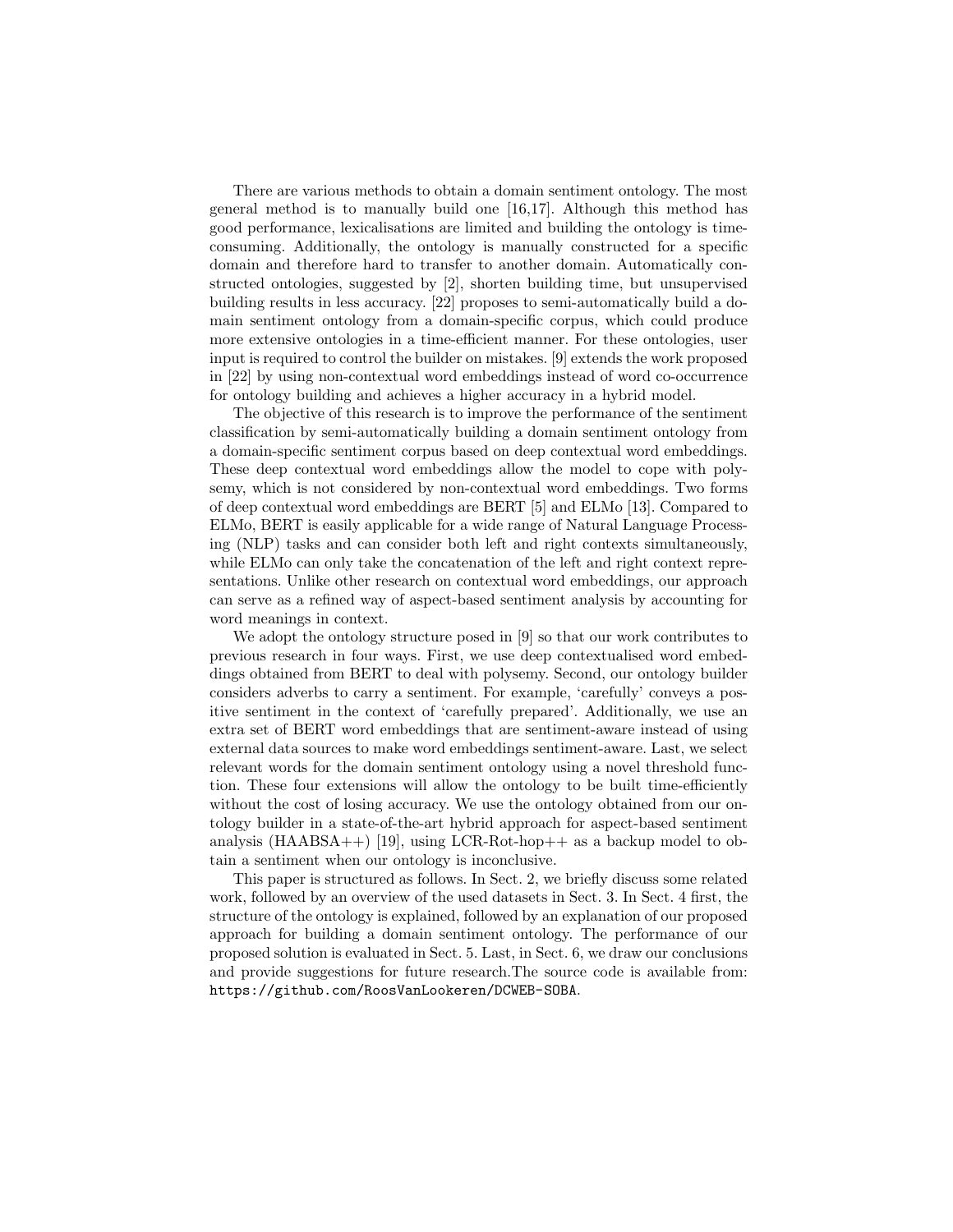# <span id="page-2-0"></span>2 Related Work

In this section, we discuss relevant literature to our work. First, we look into hybrid approaches for ABSA in Sect. [2.1.](#page-2-1) Second, different domain sentiment ontology builders are outlined in Sect. [2.2.](#page-2-2) Last, in Sect. [2.3,](#page-3-0) we briefly describe various deep contextual word embeddings.

#### <span id="page-2-1"></span>2.1 Hybrid Models

The research of [\[16\]](#page-15-1) is among the first showing that a hybrid approach to aspect-based sentiment analysis algorithms outperforms other state-of-the-art approaches. As input for sentiment prediction, [\[16\]](#page-15-1) proposes to manually construct a domain sentiment ontology. In case the ontology does not specify a sentiment value for an aspect a Bag-of-Words model trained with a multi-class Support Vector Machine (SVM) is used to complement the ontology. This work started more research for optimising the machine learning-based backup models.

[\[20\]](#page-16-2) introduces a hybrid approach for aspect-based sentiment analysis, called HAABSA, using the domain sentiment ontology of [\[16\]](#page-15-1) and a Left-Center-Right neural network with an iterative rotatory attention mechanism (LCR-Rot-hop) as a backup method. By iterating the rotary attention mechanism multiple times, the model focuses better on the relevant sentiment words related to a given aspect. This results in a better accuracy as the interaction between aspect and relevant context is better captured.

Following the HAABSA model, [\[19\]](#page-16-1) introduces HAABSA++, which extends HAABSA in two directions. First, non-contextual GloVe word embeddings are replaced by deep contextual word embeddings, BERT [\[5\]](#page-15-4) and ELMo [\[13\]](#page-15-5), to deal with word semantics in the text. Second, the authors introduce hierarchical attention by adding an extra attention layer to the attention mechanism of [\[20\]](#page-16-2), enabling the model to distinguish the importance of the high-level input sentence representations. The adjustment of the rotatory attention mechanism to a hierarchical architecture is called LCR-Rot-hop++. This paper shows that exploiting BERT word embeddings in LCR-Rot-hop++ results in better performance compared to ELMo word embeddings and outperforms LCR-Rot-hop.

In our paper we introduce the next evolution of hybrid models by using deep contextual word-embeddings to build the domain sentiment ontology. We implement our obtained domain sentiment ontology in HAABSA++ using LCR-Rot-hop++ as a backup model, due to the proven success of this method [\[19\]](#page-16-1).

# <span id="page-2-2"></span>2.2 Ontology Building Approaches

Besides improvements of the backup model in hybrid approaches, research has been done in refining the first part of hybrid models, more precisely the ontology. Ideally an ontology is built in a time-efficient manner and is as accurate as possible for the considered task. However, accuracy and time-efficiency do not always go hand in hand. Therefore a good ontology needs to be built timeefficiently while remaining able to predict the sentiments accurately.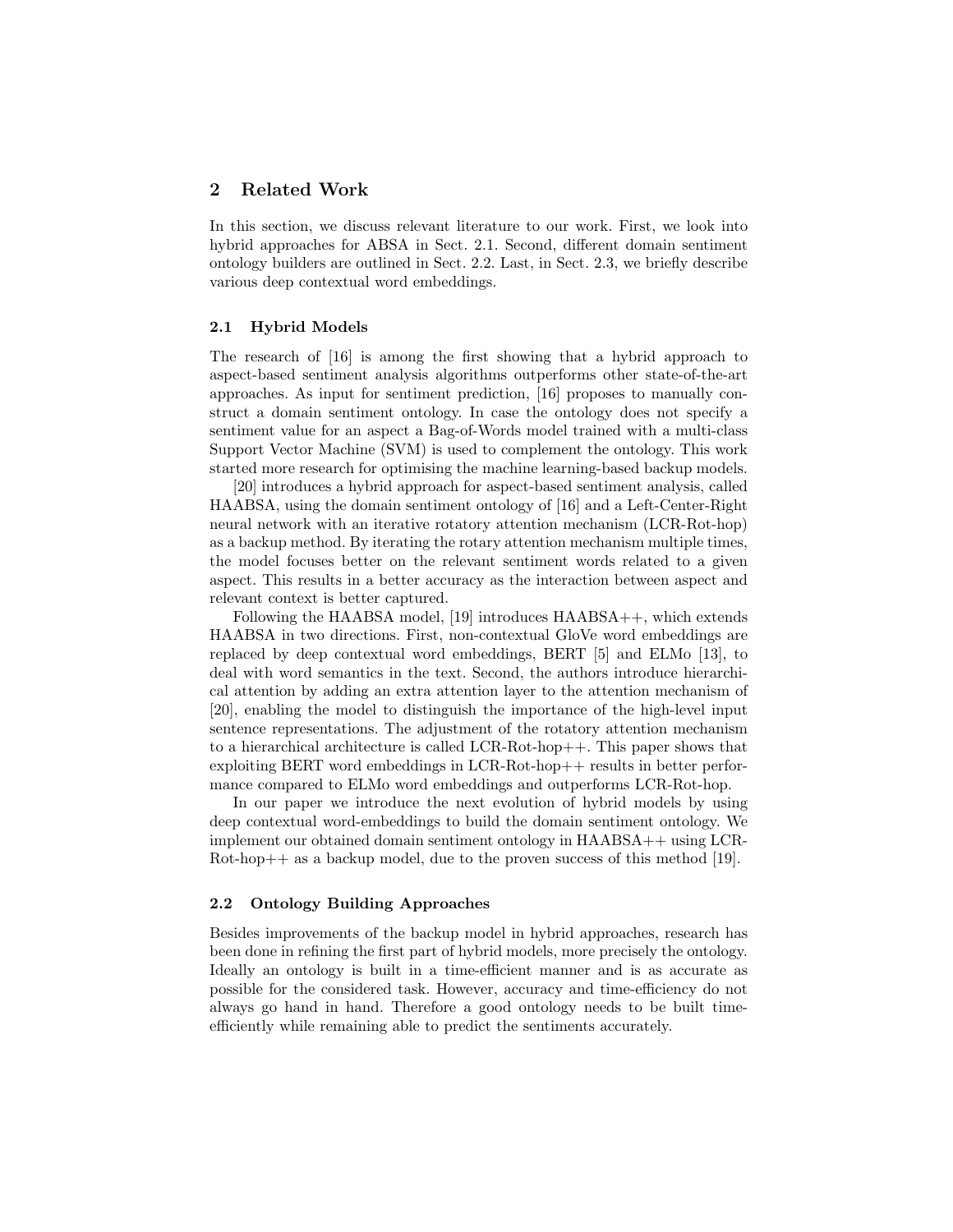One solution for building ontologies is to integrate existing knowledge resources as proposed by OntoSenticNet 2 [\[6\]](#page-15-6). While such an approach is able to model commonsense sentiment, it provides the Domain concept that can be used to extend the ontology with domain sentiment representations. For building domain sentiment representations, often a data-driven approach is used due to the availability of domain text, which is also the approach pursued here.

To decrease the building time of a domain sentiment ontology, [\[4,](#page-15-7)[22\]](#page-16-3) suggest to build a domain sentiment ontology semi-automatically, which requires manual input of the user to control for possible mistakes made by the ontology builder. [\[22\]](#page-16-3) proposes SOBA, in which word co-occurrence is used to deal with word semantics. Besides word co-occurrence, [\[4\]](#page-15-7) also employs synsets in an ontology builder, called SASOBUS, to enable a fair and reliable comparison of words, while simultaneously capturing their meaning. These two methods give comparable results to the manually constructed ontology, yet a significant reduction in constructing time is achieved.

Better performance is attained when using non-contextual word embeddings for the automated part of the domain sentiment ontology building. In this method, named WEB-SOBA [\[9\]](#page-15-3), word2vec [\[12\]](#page-15-8) word embeddings are exploited. The CBOW model is used, which can detect syntactic and semantic word similarities. When the ontology obtained from WEB-SOBA is used in HAABSA, it performs better than the manually constructed domain sentiment ontology. WEB-SOBA reduces both computing and user time required to construct the ontology compared to SOBA and SASOBUS, given that the non-contextual word embeddings for a specific domain are already made. For this research, we use the manually constructed ontology, SOBA, and WEB-SOBA as benchmarks. We do not compare our ontology with SASOBUS as [\[9\]](#page-15-3) already showed that WEB-SOBA outperforms SASOBUS on accuracy and time-efficiency.

### <span id="page-3-0"></span>2.3 Deep Contextual Word Embeddings

Word embeddings are vector word representations. In this paper we make a clear distinction between non-contextual word embeddings and deep contextual word embeddings. The difference is that deep contextual word embeddings will include the context of the word in the representation, while non-contextual word embeddings will not. This means that while non-contextual word embeddings (e.g., word2vec or GloVe) have difficulty coping with polysemy, deep contextual word embeddings (e.g., ELMo or BERT) can capture different meanings of a single word, as they assign a unique vector per instance of a word in its context.

Recently, two new game-changing types of machine-learning models that create deep contextual word embeddings were introduced. These are deep contextual word embeddings, in the sense that they are a function of many internal layers of the neural model. The first model is ELMo, the model captures information about the entire input sentence using multiple bidirectional Long Short-Term Memory (LSTM) layers. A big advantage of the second model, BERT [\[5\]](#page-15-4), is that it can pre-train deep bidirectional vector representations from an unlabelled text by considering both left and right context simultaneously, while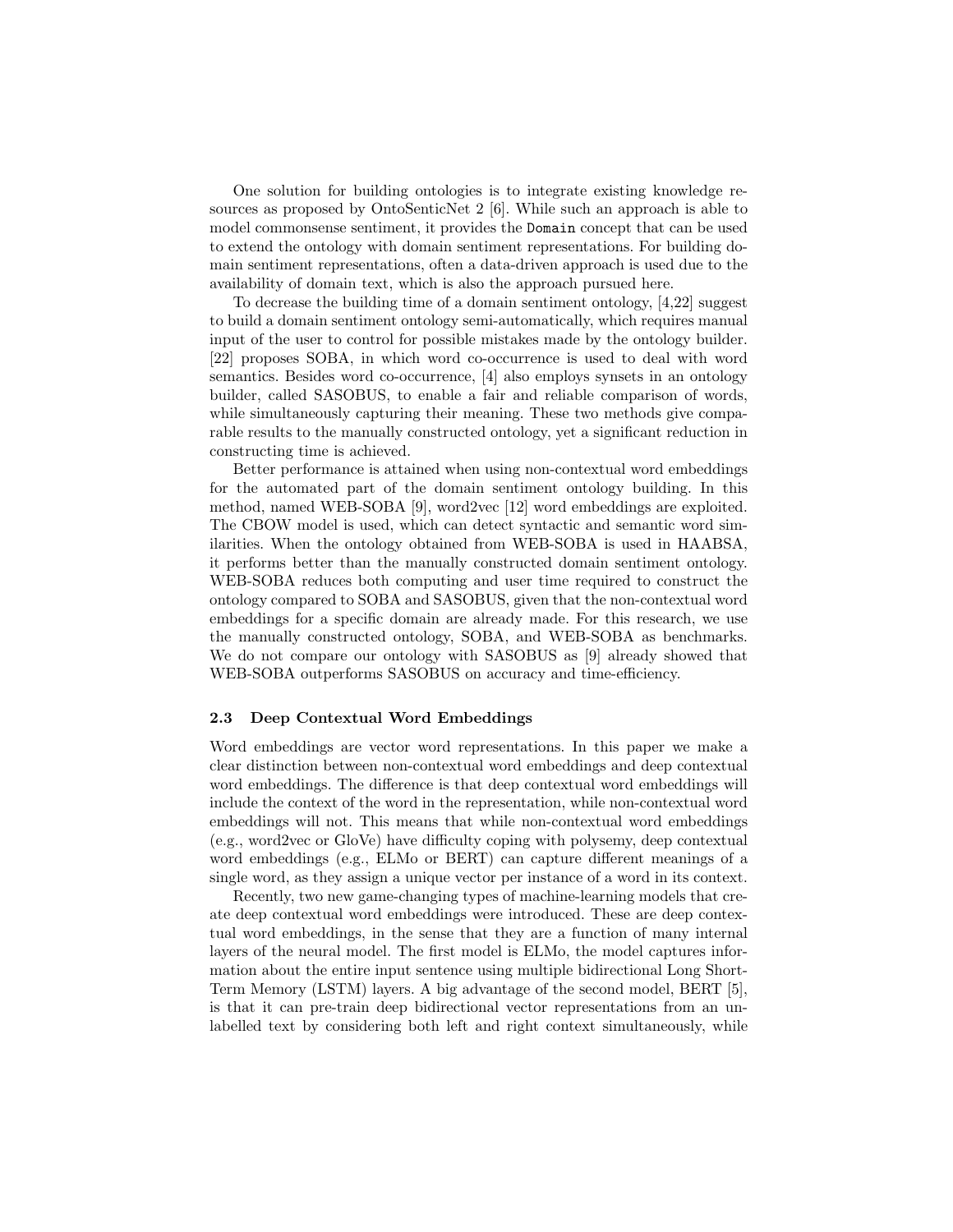ELMo can only take the concatenation of the separate contexts-based representations. BERT is an open-sourced model and a version of the pre-trained model trained on a massive dataset is publicly available. Next to that, BERT can efficiently be fine-tuned for a wide range of tasks with only one additional output layer, this makes BERT applicable in many situations. For our research, we therefore propose to use BERT to construct deep contextual word embeddings.

# <span id="page-4-0"></span>3 Data

To build a domain sentiment ontology we need a domain-specific corpus to determine the domain-specific terms. Earlier built ontologies use a restaurant domain dataset as domain-specific corpus. We opt to use such a dataset as well since it simplifies the comparison of our ontology with other ontologies. The dataset we use is the Yelp Open Dataset, which consists of 8,635,403 reviews of different businesses [\[21\]](#page-16-4). After filtering out the restaurant reviews, around 4,700,000 reviews of more than 500,000 restaurants remain in the dataset. We use the BERT base model (uncased), which is trained on the BooksCorpus (800M words) and Wikipedia (2500M words) [\[5\]](#page-15-4) to create pre-trained word embeddings for 2000 reviews containing 200.000 unique words due to computational limitations.

When a sentiment word is negated in its context (e.g., 'not'), the polarity of this word embedding is reversed. To ensure that the word embedding is only determined by the correct polarity of the word, we remove the sentences in which a word from the negation set appears. The set of negation words used is  $\mathcal{NW}$  $=\{\text{`not'},\text{ `never'},\text{ `nothing'},\text{ `don't'},\text{ `doesn't'},\text{ `didn't'},\text{ `can't'},\text{ `wouldn't'}\}.$  In 10.4% of the sentences of the dataset one of these negation words is present. Consequently, we use 89.6% of the review sentences to create our ontology.

To evaluate the ontology we use the standard dataset from SemEval-2016 Task 5 [\[14\]](#page-15-9), containing restaurant reviews. The data is divided into a training set of 1879 sentences and a test set of 650 sentences. Every sentence contains opinions regarding specific aspects. Each aspect is labelled with a polarity from the set  $P = \{$ negative, neutral, positive $\}$ . Furthermore, an entity (category) E (e.g., restaurant, food, service) and attribute  $A$  (e.g., prices, quality, general) pair is attached to each aspect. All implicit aspects are not used in the analysis because the machine learning method assumes aspects to be explicitly present.

## <span id="page-4-1"></span>4 Methodology

In this section, we explain the methods used in our ontology builder, to which we refer as Deep Contextual Word Embedding-Based Semi-Automatic Ontology Builder for Aspect-Based Sentiment Analysis (DCWEB-SOBA). First, we explain which BERT word embeddings we use to detect word semantics in Sect. [4.1.](#page-5-0) Thereafter, we discuss the methods used in the four stages of our ontology builder. The first stage comprises the construction of the skeletal structure and the initialisation of the ontology, which is described in Sect. [4.2.](#page-7-0) Then we explain the methods used to select the relevant terms in Sect. [4.3](#page-9-0) and to classify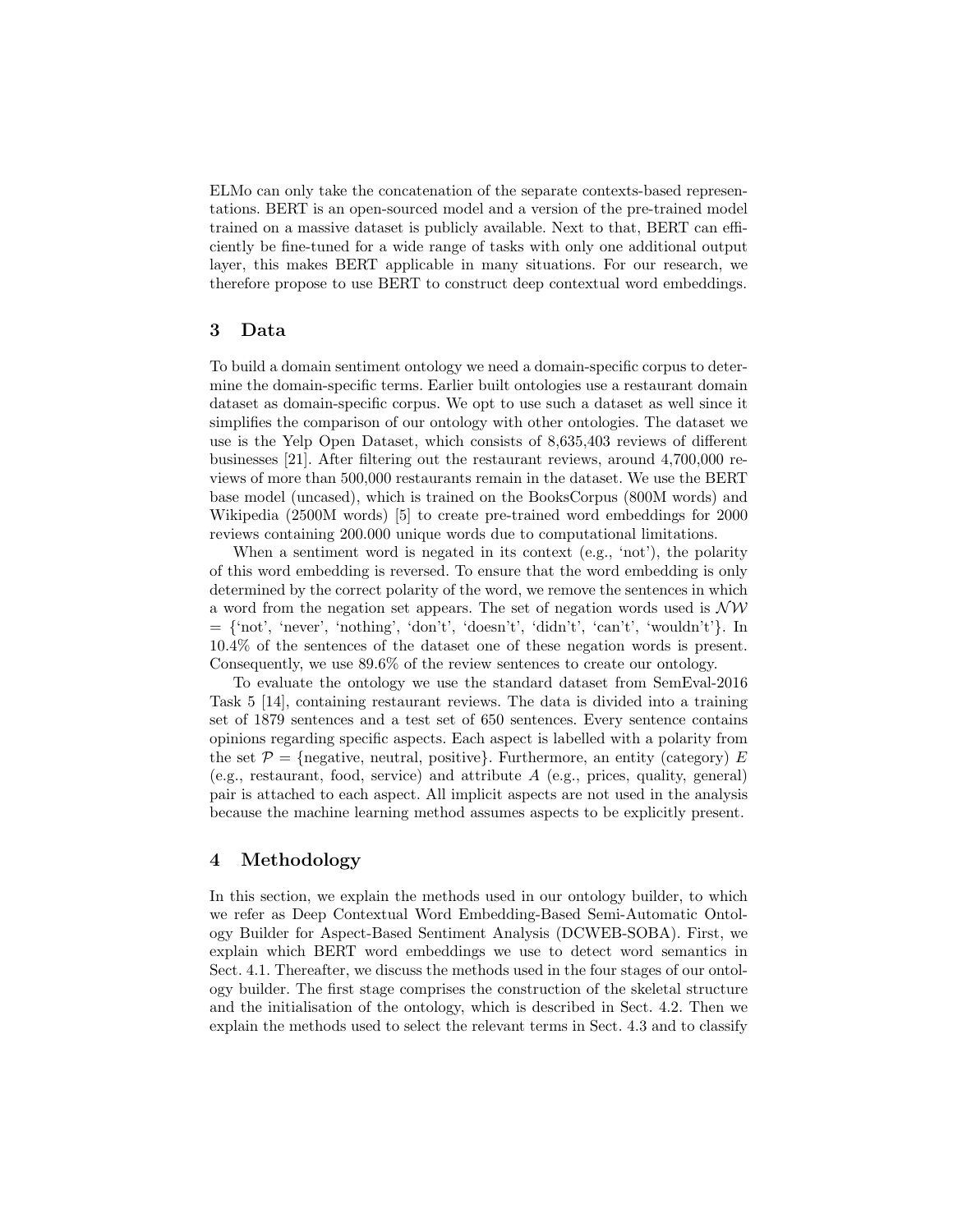sentiment terms in Sect. [4.4.](#page-10-0) The last stage involves hierarchical clustering of aspect terms to assign them to ontology classes, explained in Sect. [4.5.](#page-11-0)

#### <span id="page-5-0"></span>4.1 Word Embeddings

The BERT model [\[5\]](#page-15-4) has been shown to properly model language and handle different tasks. The model can, after pre-training, be post-trained and fine-tuned. In this section, we evaluate to what extent the model has to be post-trained and fine-tuned. We use the dimension reduction method  $t$ -SNE for a two-dimensional visualisation of the word embeddings for the evaluation. Throughout this research, we run all BERT models on a 2.3 GHz Intel Core i5 CPU with 8 GB RAM in combination with a GPU Tesla V100-SXM2. We use the AdamW optimiser [\[8\]](#page-15-10) to update the weights during post-training and fine-tuning, as it has been proven to be one of the fastest optimisers in training neural networks [\[11\]](#page-15-11).

Polysemy-Aware Word Embeddings. The pre-trained BERT model is able to distinguish semantics and polysemous words in our corpus. Figure [1](#page-5-1) shows the word embeddings of the word 'turkey' for two different synsets. In half of the sentences 'turkey' is used in the meaning of an animal, denoted by 'Turkey#A'. and in the other half of the sentences 'turkey' is used in the meaning of country, denoted by 'Turkey $#B'$ . It can be seen in the plot that the pre-trained model can position these words near similar words. For the comparison, we use word embeddings of 'pizza' and 'Italy'. The pre-trained BERT model can be posttrained to capture the language characteristics in a corpus. However, we find that post-training, using 50.000 reviews from the Yelp dataset, results in a worse separation of the synsets of a word, possibly due to the small size of our domain corpus, therefore, we choose to use the pre-trained word embeddings for term selection and aspect term hierarchical clustering.

<span id="page-5-1"></span>

Fig. 1. Pre-trained BERT word embeddings for aspects 'turkey', 'pizza', and 'Italy': polysemous words are well-separated.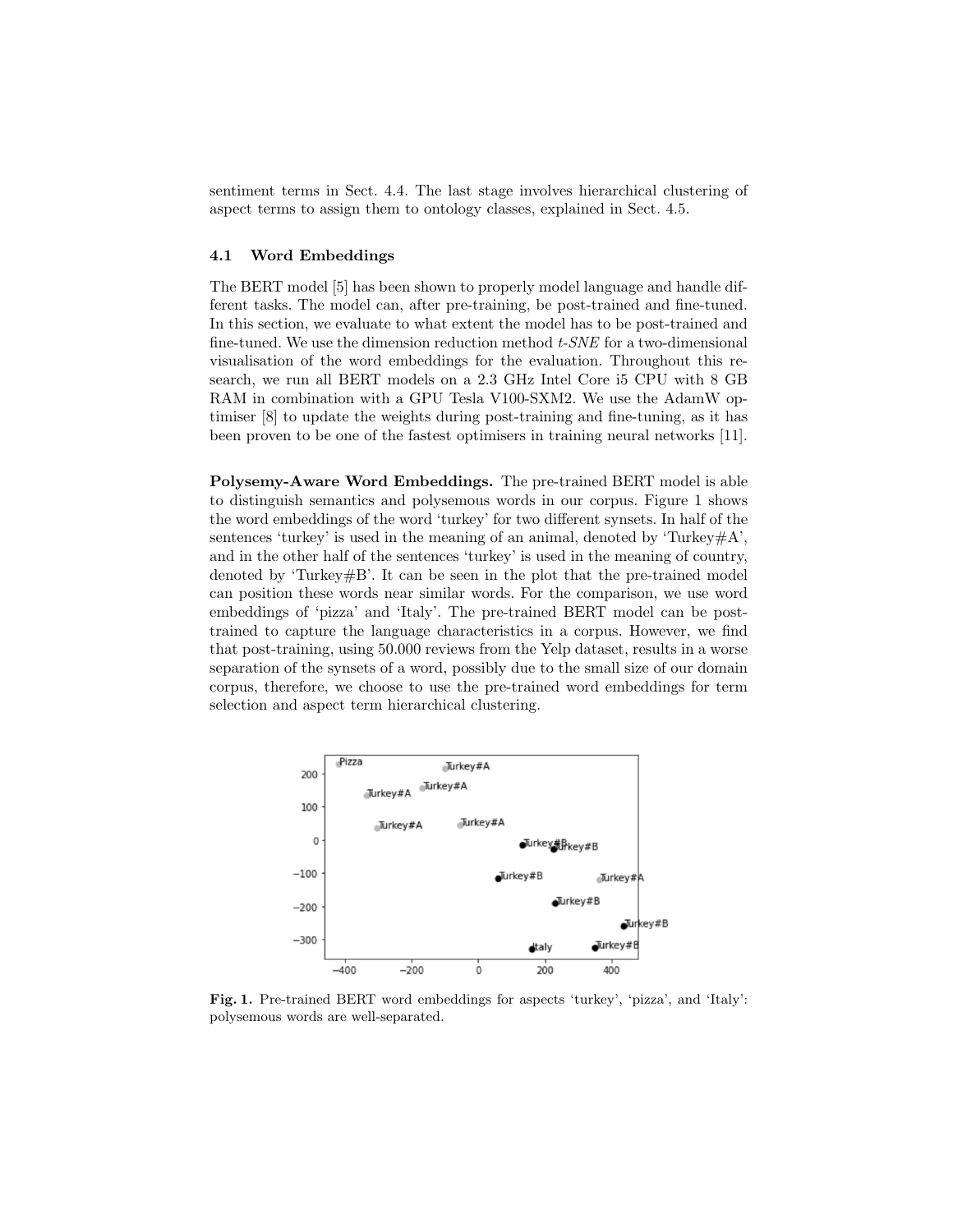Sentiment-Aware Word Embeddings. The pre-trained BERT models position sentiment mention word embeddings based on more characteristics than only their polarity, causing words of a different polarity to be in the same vicinity. This can cause a problem for the sentiment-based part of our method. Figure [2](#page-6-0) shows the representation of the pre-trained word embeddings of negative (black) and positive (grey) sentiment words. It can be seen that word embeddings do not separate the sentiment words very well based on polarity.

<span id="page-6-0"></span>

**Fig. 2.** Pre-trained BERT word embeddings for sentiment words: positive  $(+)$  and negative (-) words are not well-separated.

The problem can be solved by fine-tuning the pre-trained BERT model on sentiment classification. The polarity of a sentiment word will determine the position of the word embedding from the created model. This is done on the task of classifying reviews as either positive or negative. Each review in the Yelp dataset is labeled with a star rating between 1 and 5. We treat 4-star and 5-star reviews as positive reviews  $(y = 1)$  and 1-star and 2-star reviews as negative reviews  $(y = 0)$ . The binary variable y denotes the label for the classification task. During fine-tuning, the model learns the sentiment value of words, and readjusts its word embeddings accordingly. The fine-tuned BERT model is trained on 100.000 reviews from the Yelp dataset.

Figure [3](#page-7-1) shows that the fine-tuned model can better separate words on their polarity than the pre-trained model, shown in Fig. [2.](#page-6-0) Therefore we conclude that these word embeddings are sentiment-aware. In this paper, we refer to fine-tuned word embeddings when sentiment-aware word embeddings are used and refer to pre-trained word embeddings when we mention word embeddings.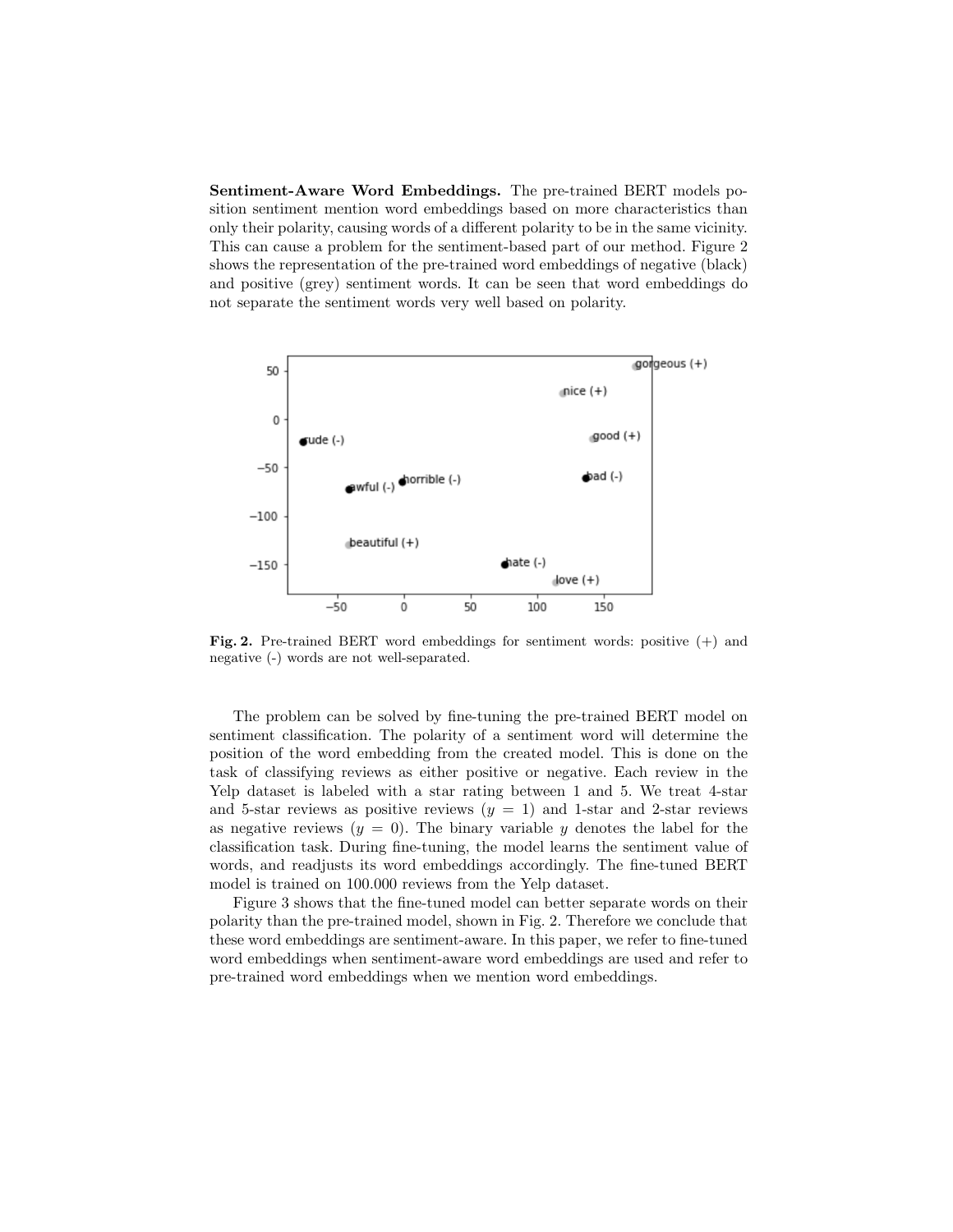<span id="page-7-1"></span>

Fig. 3. Fine-tuned BERT word embeddings for sentiment words without post-training: positive (+) and negative (-) words are well-separated.

# <span id="page-7-0"></span>4.2 Skeletal Ontology Building

The structure of the ontology is based on [\[16\]](#page-15-1), which contains two main classes, namely SentimentValue and Mention. The first class contains subclasses denoting sentiment. The second class is divided into subclasses distinguishing the part-of-speech of a term and the aspect. Every relevant term to our domain being a noun, verb, adjective, or adverb gets placed in, respectively, the Entity, Action, Property, or Modifier classes. We refer to these subclasses as <Pos>.

Each aspect has the format of CATEGORY#ATTRIBUTE pair. The Mention class has each category, denoted as <Cat>, and attribute, denoted as <Att>, as subclasses, resulting in the aspect subclasses: Restaurant, Location, Food, Drinks, Prices, Experience, Service, Ambiance, Quality, Style, and Options. The aspect subclasses are linked through one or multiple aspect properties to corresponding CATEGORY#ATTRIBUTE pairs. Table [1](#page-7-2) shows all possible pairs.

|            | Attributes   |   |   |                                                                 |   |  |
|------------|--------------|---|---|-----------------------------------------------------------------|---|--|
|            |              |   |   | Categories General Prices Quality Style & Options Miscellaneous |   |  |
| Ambience   | X            |   |   |                                                                 |   |  |
| Drinks     |              | X | X | х                                                               |   |  |
| Experience |              |   |   |                                                                 | X |  |
| Food       |              | X | X | X                                                               |   |  |
| Location   | $\mathbf x$  |   |   |                                                                 |   |  |
| Service    | X            |   |   |                                                                 |   |  |
| Restaurant | $\mathbf{x}$ | X |   | X                                                               |   |  |

<span id="page-7-2"></span>Table 1. Combinations of categories and attributes in the ontology.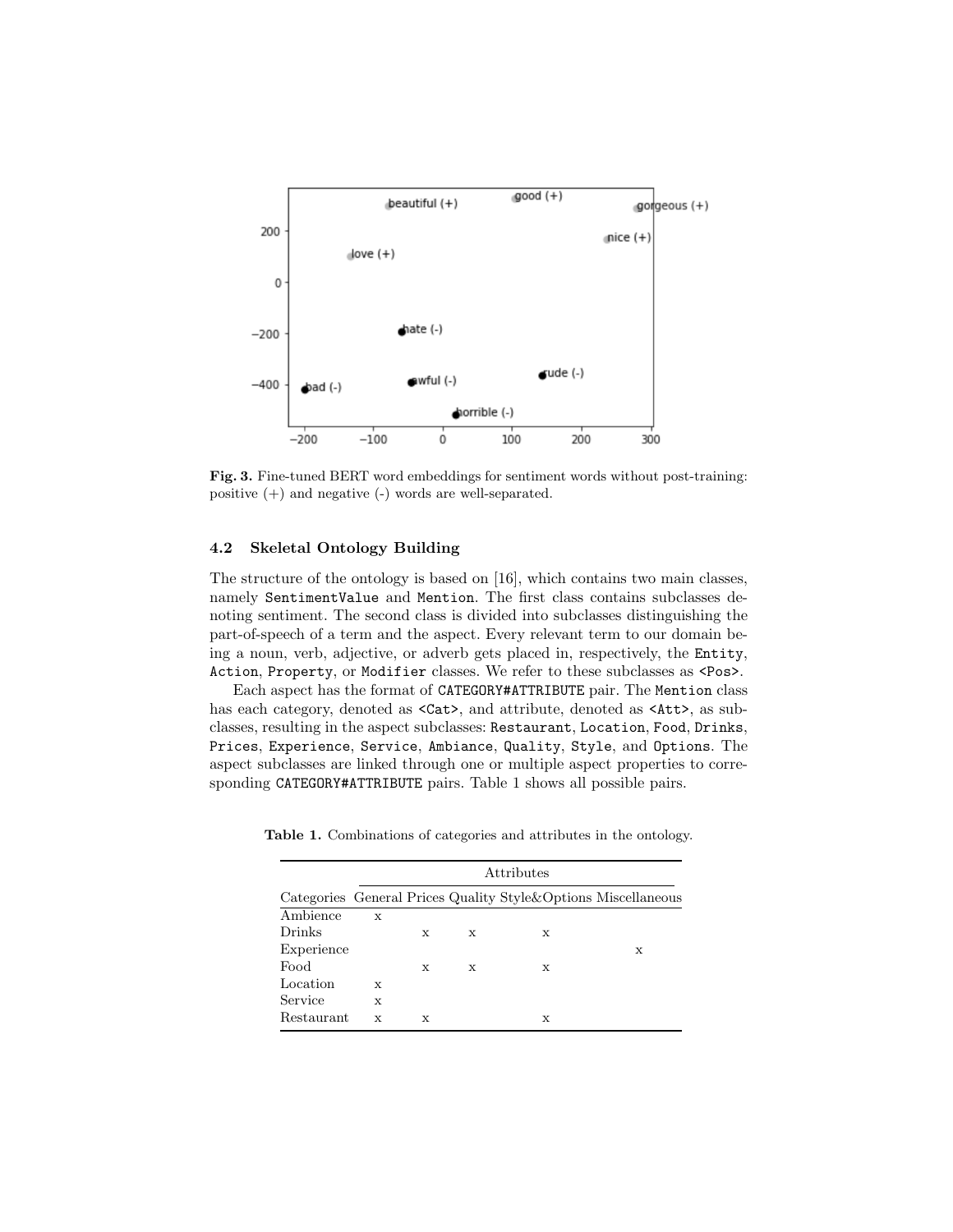Note, the attribute  $Style\&Options$  is split through lexical properties into two separate aspect subclasses, namely Style and Options. We use these representations instead of Style&Options as there does not exist a word embedding for  $Style\mathcal{O}ptions$ , which is required in the next steps of the ontology builder. Furthermore, we have attributes Miscellaneous and General, as these attributes are too generic, they do not appear as subclasses. Figure [4](#page-9-1) presents an overview of the Mention class structure (subclasses have suffix 'Mention' removed to avoid cluttering). Each <Cat/Att><Pos>Mention is a subclass of <Cat/Att>Mention. For instance, ServiceEntityMention is a subclass of ServiceMention (<Cat>) and Entity (<Pos>), which in their turn are subclasses of Mention. Furthermore, each <Cat/Att><Pos>Mention has two subclasses <Cat/Att>Positive<Pos> and <Cat/Att>Negative<Pos>. These subclasses have Positive or Negative as their parent class.

The SentimentValue class consists of two subclasses, namely Positive and Negative, which refer to their corresponding sentiment shown in Fig. [5.](#page-9-1) Neutral sentiments are disregarded in this research. These sentiments are hard to interpret since they carry inherent ambiguity. We consider three types of sentiment words. Type-1 sentiment words (generic sentiment) carry only one polarity irrespective of the context and aspect (e.g., the term 'bad' is always negative). Type-1 sentiment words are assigned to the GenericPositive and GenericNegative, which are subclasses of Positive and Negative, respectively, corresponding to their polarity. Furthermore, Type-1 words are also subclasses of their corresponding part-of-speech classes, called GenericPositive<Pos> and GenericNegative<Pos>. Next, polarity consistent words that can not be used for every aspect are Type-2 sentiment words. For example, the word 'delicious' is a Type-2 sentiment word only applicable for the aspects 'food' and 'drinks' and always denotes a positive sentiment. Therefore, 'delicious' will appear as lexicalisation in the classes FoodMention and DrinksMention. Last, the polarity of Type-3 sentiment words depends on the aspect and context. For instance, in the context of price the word 'cheap' carries positive sentiment, while 'cheap' regarding style carries negative sentiment.

User Intervention. We initialise the skeletal structure of the ontology with some Type-1 sentiment words of different part-of-speeches and various sentiment polarities (e.g., 'good', 'bad, 'poorly', and 'hate'). This is necessary because these generic sentiment words are less likely to be extracted in the term selection as these are not specific to a Mention class. For each generic sentiment word, we suggest the 15 most similar words to the user, based on the cosine similarity of the word embeddings. These can be accepted or rejected. In preliminary experiments, we find that adding the 15 closest words results in the best trade-off between the quality of the accepted words and the class lexical coverage.

Our word embedding model creates a unique vector for each word instance. For comparisons, however, it is more efficient to limit the comparisons to one representative vector for a synset of a word. Therefore, we average the vectors for each instance of an initialised generic sentiment word. Most of the generic senti-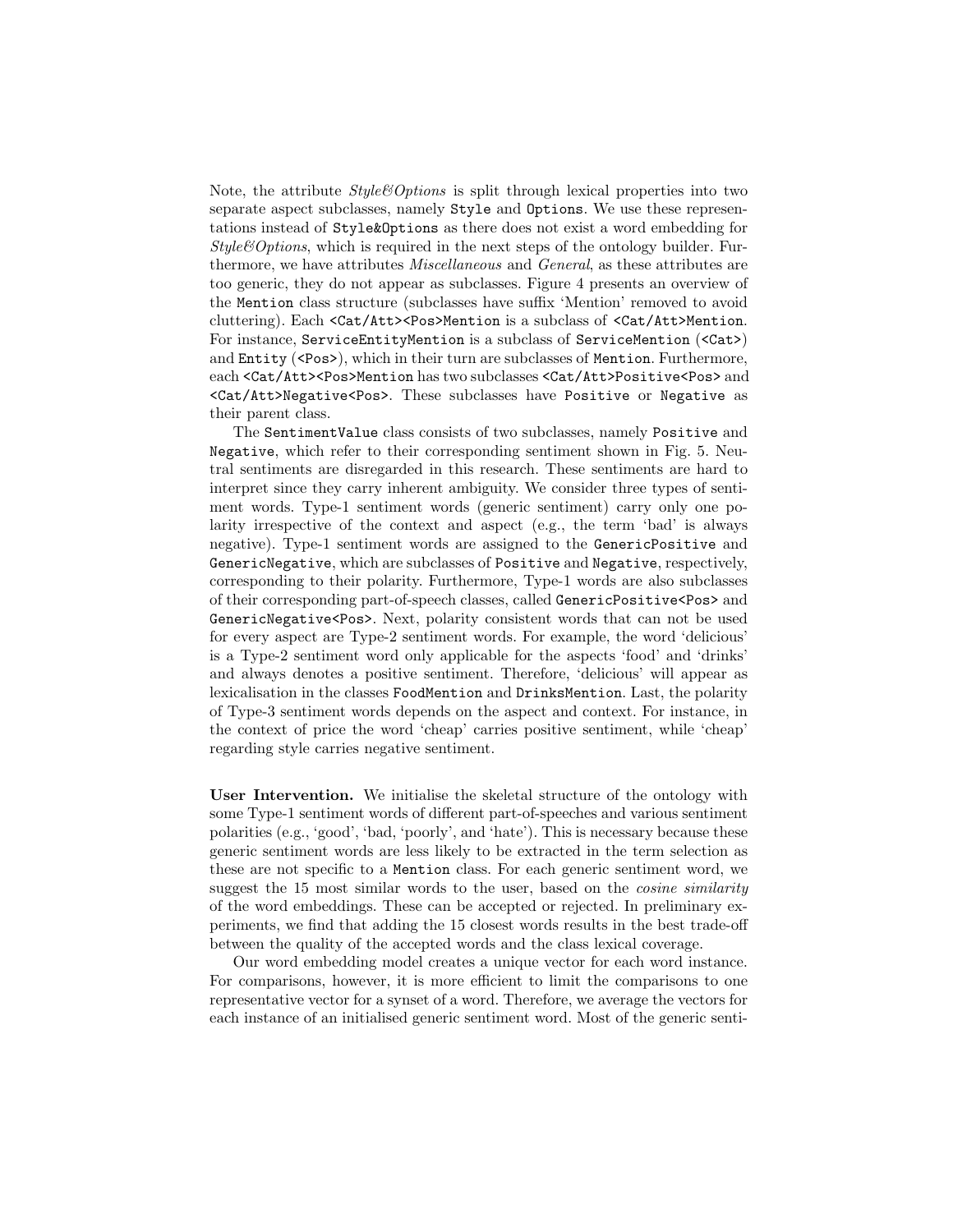<span id="page-9-1"></span>

Fig. 4. Mention class structure. Fig. 5. SentimentValue class structure.

ment words only have one meaning (i.e., 'hate', 'poorly', 'expensive', 'excellent'), so for these words we do not lose relevant information.

# <span id="page-9-0"></span>4.3 Term Selection

The goal of the term selection is to determine the relevant terms for our domain sentiment ontology. The part-of-speech tagger of Stanford NLP Processing Group [\[18\]](#page-16-5) is used in our research to extract all verbs, nouns, adjectives, and adverbs from the corpus. In contrast to [\[9\]](#page-15-3), we consider adverbs as well. After tagging, we use a pre-defined stopwords list [\[3\]](#page-15-12) to filter out all stopwords as those do not contribute to our analysis.

First, we average all word embeddings referring to the same meaning of a word to improve computation time. This is done by averaging the vectors of the lexical representations of each aspect in the Mention classes,  $A = \{$ Restaurant, Location, Food, Drinks, Price, Experience, Service, Ambiance, Quality, Style, Options}. In our restaurant domain corpus, these aspects do not have ambiguous semantics, therefore we can average all corresponding vectors without losing semantic information.

Second, we calculate for each instance of a word the Mention Class Similarity  $(MCS)$  value using the *cosine similarity* as follows:

$$
MCS_i = \max_{a \in \mathcal{A}} \left( \frac{v_i \cdot v_a}{\|v_i\| \cdot \|v_a\|} \right),\tag{4.1}
$$

where  $v_i$  is the vector of word i in the domain-specific word embedding model and  $v_a$  is the averaged vector of all lexical representations of the aspect  $a$  in the set A. MCS indicates the Mention class to which the representation of the word embedding is the closest.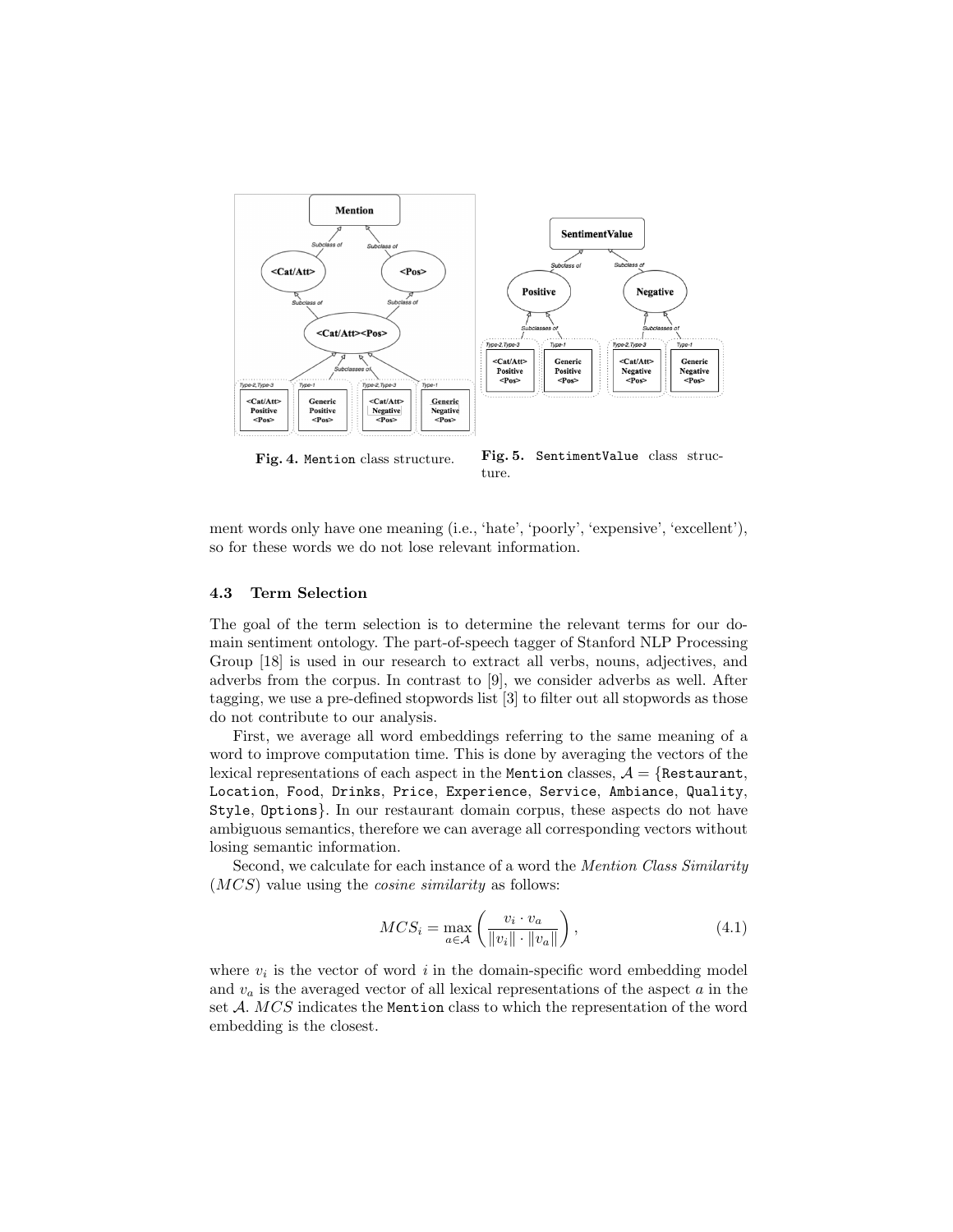Next, all the word embeddings with an MCS value below a threshold are eliminated. Words that are allocated to the same Mention class according to their  $MCS$  have their embeddings averaged and named as  $word<$ mention $>$ , where *word* is the currently considered word and *mention* is an element of  $A$ . This averaging procedure is done for MCS values higher than the previous threshold. A good threshold value is pivotal, as otherwise the average vector will not accurately represent a cluster for one synset of a word. We find in preliminary research that a threshold of 0.68 gives a good balance between accuracy and coverage. We define terms as being the refined words after averaging vectors and assigning new word names to them.

After the word embeddings are reduced to relevant terms, we can efficiently determine which terms are suggested to the user. We compute again the MCS value, as this value can differ after averaging. It is used to determine the order in which the terms are suggested. In order to suggest the right amount of words to the user, the MCS values are compared against the threshold value specific to each of the four part-of-speeches. The threshold function is defined as follows:

$$
TH_{pos}^{*} = \max_{TH_{pos}} \left( \frac{accepted}{n+1} \right),\tag{4.2}
$$

where  $TH_{nos}$  is the threshold score for a  $\langle Pos \rangle$  class, n is the number of suggested terms, and accepted denotes the number of accepted terms. The value of  $TH_{pos}^*$  is increasing in the number of accepted terms. We divide by  $n+1$  to avoid the case of a threshold value of 1. This would happen if we divided by  $n$  and the first and only suggested term is accepted. The effect of the penalty diminishes for larger n. The threshold will be set to the optimal ratio of accepted terms for a <Pos> class, denoted by  $TH_{pos}^*$ .

User Intervention. For all accepted terms that are a noun or verb, the user is asked whether the term is a Sentiment Mention or Aspect Mention. We only consider adjectives and adverbs to indicate a sentiment, as these words can describe the Aspect Mention. When a term is a Sentiment Mention, the user is asked whether it is a Type-1, 2, or 3 Sentiment Mention. For each accepted word, we add all similar words that have a *cosine similarity* larger than a threshold to the ontology as well. Preliminary research results in a threshold of 0.7 which gives a good balance between accuracy and coverage.

#### <span id="page-10-0"></span>4.4 Sentiment Term Clustering

Now that we have determined the relevant Sentiment Mention terms, we identify their polarity and class. As the sentiment-aware word embeddings separate the terms well based on polarity, we can calculate the negative and positive scores of our Sentiment Mention terms in the following way:

$$
PS_i = \max_{p \in \mathcal{P}} \left( \frac{v_i \cdot v_p}{\|v_i\| \cdot \|v_p\|} \right) \qquad NS_i = \max_{n \in \mathcal{N}} \left( \frac{v_i \cdot v_n}{\|v_i\| \cdot \|v_n\|} \right), \qquad (4.3)
$$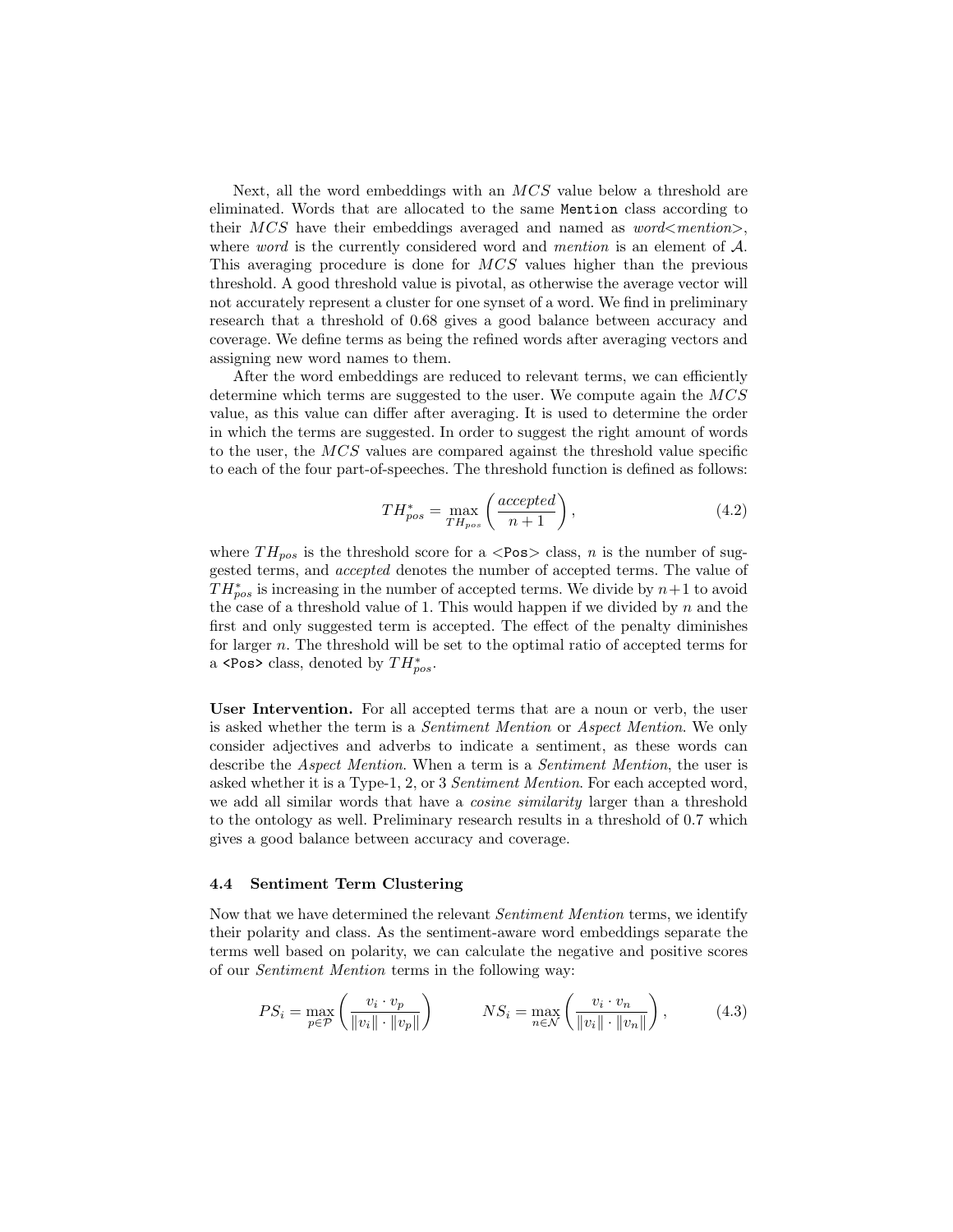where  $PS$  and  $NS$  are the positive and negative scores, respectively, for  $term_i$ .  $P$  and  $\mathcal N$  are a set of, respectively, positive and negative words of different kinds of sentiment intensity. The set of positive and negative words are, respectively,  $P = \{\text{'}good', \text{'}decent', \text{'}great', \text{'}task', \text{'}fantack', \text{'}solid', \text{'}jumpy', \text{'}terrific'}\}$  and  $\mathcal{N} = \{\text{'bad'}, \text{ 'awful'}, \text{ 'horrible'}, \text{ 'terrible'}, \text{ 'poor'}, \text{ 'lousy'}, \text{ 'shitty'}, \text{ 'horrid'}\}. For$ each word we use the averaged vectors that are made from the sentiment-aware word embeddings. Finally,  $v_i$  denotes the vector of term i, and  $v_n$  and  $v_n$  are the vectors of a term in the positive and negative set, respectively. The largest score determines the predicted polarity of the word.

User Intervention. For each Sentiment Mention term the user decides whether the suggested polarity is correct. Type-2 and Type-3 sentiment words are aspectspecific and can therefore be used in multiple  $\texttt{Cat/Att>Mention}$  classes. To assign these words to multiple classes, the user is asked to check whether the Sentiment Mention term belongs to the <Cat/Att>Mention class to which the term has the highest cosine similarity. If the user accepts this <Cat/Att>Mention, the second most similar <Cat/Att>Mention is suggested. This procedure continues until the user rejects adding a *Sentiment Mention* term to a **<Cat/Att>Mention** class.

## <span id="page-11-0"></span>4.5 Aspect Term Hierarchical Clustering

In this section, we explain the hierarchical clustering procedure for Aspect Mention terms in two steps. First, the Aspect Mention terms are allocated to their corresponding cluster of the Mention classes,  $A = \{$ Restaurant, Location, Food, Drinks, Price, Experience, Service, Ambiance, Quality, Style, Options}. This is done by representative clustering based on the *cosine similarity* between the vector of a term and a vector of the 'base'. The 'base' is made up of the averaged vectors of the lexical representation of the aspects in the Mention class, in the same way as previously described in Sect. [4.3.](#page-9-0)

Next, we create a hierarchy for each cluster in the 'base', using agglomerative hierarchical clustering [\[1\]](#page-15-13). Terms start in single clusters and throughout the clustering process they are merged together. In each iteration, clusters with the lowest Average Linkage Clustering (ALC) value get merged together. ALC is determined as follows:

$$
ALC(A, B) = \frac{1}{|A| \cdot |B|} \sum_{a \in A} \sum_{b \in B} d(a, b),
$$
\n(4.4)

where  $d(a, b)$  is the Euclidean distance between vectors a and b, and a is in cluster A and  $b$  is in cluster  $B$ . We find by using the 'elbow' method that the optimal depth in our dendogram to create the preferred hierarchy equals 3 subclasses.

User Intervention. After a term is clustered to a 'base' cluster, the user decides whether the term is correctly placed in the Mention class belonging to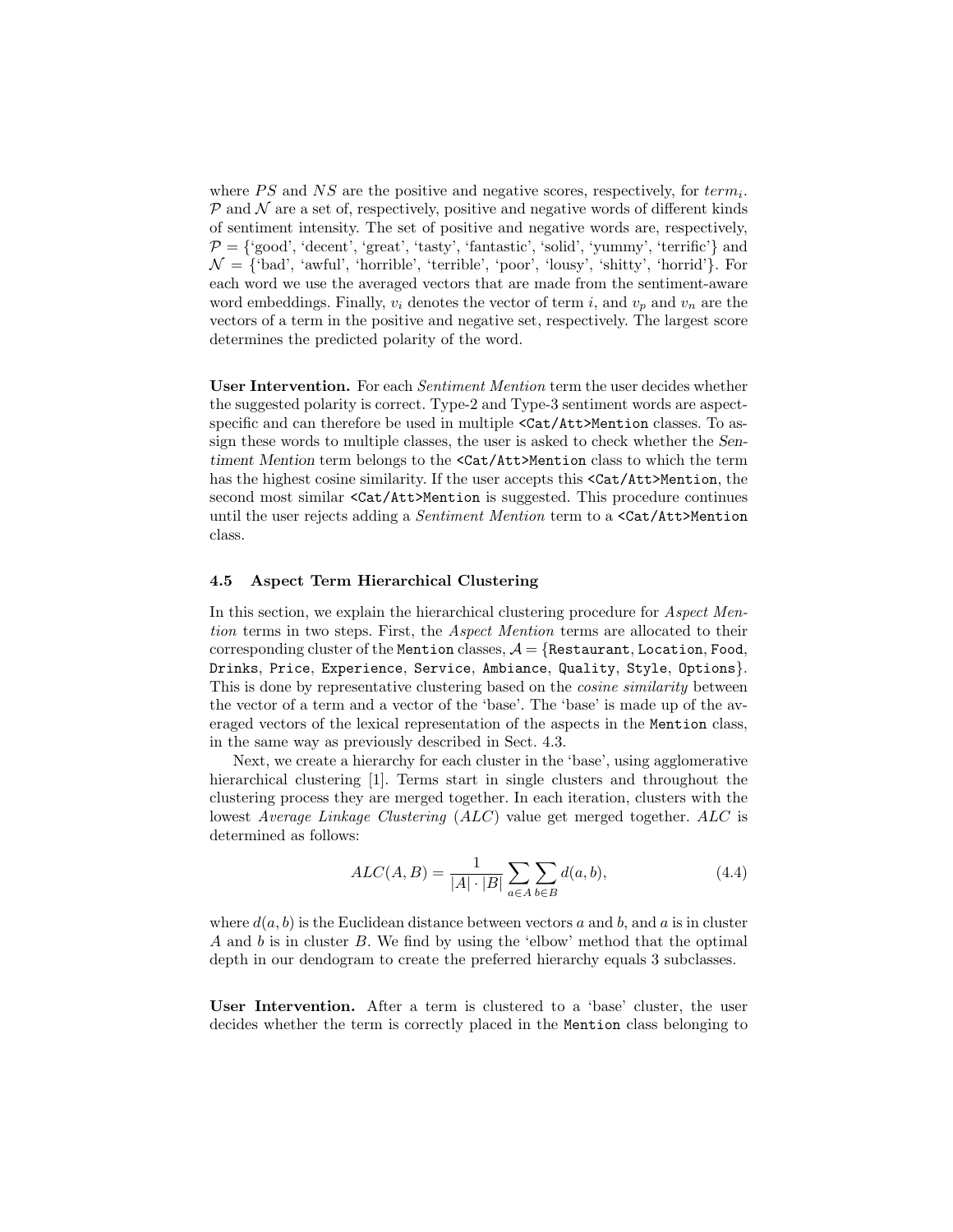'base' cluster by either accepting or rejecting. Whenever a term is rejected, the user has to specify the correct Mention class. In this way, all terms start in the right 'base' cluster before performing the hierarchical clustering.

## <span id="page-12-0"></span>5 Evaluation

In this section, we evaluate our ontology on the SemEval-2016 dataset using the DRANZIERA evaluation protocol "Open" setting [\[7\]](#page-15-14) against three benchmarks: the manual constructed ontology [\[16\]](#page-15-1), SOBA [\[22\]](#page-16-3), and WEB-SOBA [\[9\]](#page-15-3). First, in Sect. [5.1](#page-12-1) we evaluate our ontology against the benchmarks in terms of descriptive characteristics, time-efficiency, accuracy, and conclusiveness. Thereafter in Sect. 5.2, our ontology is used in a hybrid approach to evaluate the performance for aspect-sentiment classification. The machine used for the evaluation methods is a 2.1 GHz Intel Core i3-10110U CPU with 16 GB RAM.

## <span id="page-12-1"></span>5.1 Ontology Building Results

We consider an ontology as good if it is accurate and conclusive. A model is conclusive in the case that it is able to make a prediction of the sentiment for an aspect. The higher the coverage of the domain ontology, the more conclusive an ontology is. The accuracy indicates the percentage at which this prediction is correct. Additionally, an ontology should be built time-efficiently.

Table [2](#page-12-2) shows that DCWEB-SOBA requires more user time to construct an ontology than WEB-SOBA, as the user has to consider more suggested words due to the addition of adverbs and the inclusion of different synsets of a word. Consequently, more classes and lexicalisations are added to the ontology resulting in higher coverage of the domain. The overall building time (user and computing time) of an ontology with DCWEB-SOBA is shorter since the construction of the fine-tuned BERT model only takes 120 minutes where the construction of word embeddings in WEB-SOBA takes 300 minutes. To summarise, DCWEB-SOBA does well at balancing the amount of user time and attained coverage compared to other ontology builders.

<span id="page-12-2"></span>

| Manual SOBA WEB-SOBA DCWEB-SOBA |     |      |             |             |  |
|---------------------------------|-----|------|-------------|-------------|--|
| Classes                         | 365 | 470  | 376         | 539         |  |
| Lexicalisations                 | 374 | 1087 | 348         | 485         |  |
| User time (minutes) $*$         | 420 | 90   | 40          | 60          |  |
| Computing time (minutes) $**$   |     | 90   | $30 (+300)$ | $30 (+120)$ |  |

Table 2. Comparison statistics for the different ontologies.

\*User time is the time spent on the user interventions.

\*\*Computing time is the time required to construct the ontology excluding user time.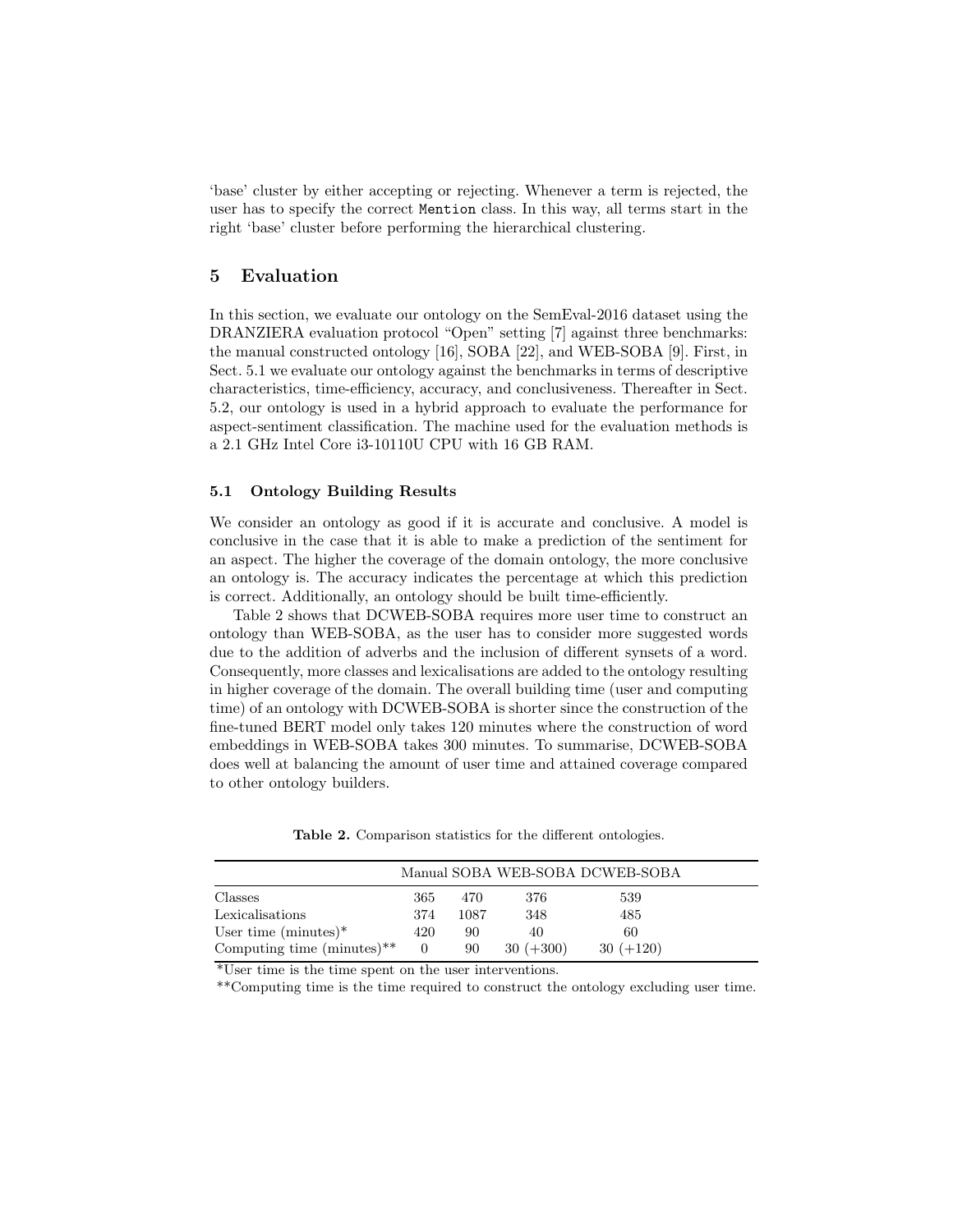Additionally, we evaluate the performance of the ontologies obtained from the ontology builders on the SemEval-2016 test dataset. Table [3](#page-13-0) shows that our obtained ontology has a fairly high accuracy for its conclusive cases compared to the other semi-automatically built ontologies, only SOBA performs better. Furthermore, we can see that our ontology is conclusive in 49.69% of the cases which is a significant increase from the 35.39% of WEB-SOBA. This indicates that using deep contextual word embeddings results in a more accurate and more conclusive ontology than an ontology built with non-contextual word embeddings like WEB-SOBA.

Table 3. Comparison statistics for the percentage of conclusive cases.

<span id="page-13-0"></span>

|                                                  |             |        | Manual SOBA WEB-SOBA DCWEB-SOBA |
|--------------------------------------------------|-------------|--------|---------------------------------|
| Conclusive $(\%)$                                | 61.85 64.62 | -35.39 | 49.69                           |
| Accuracy for conclusive cases $(\%)$ 86.82 85.48 |             | 83.04  | 84.52                           |

## 5.2 Hybrid Setting Results

Table 4 shows that SOBA performs best on conclusiveness and the accuracy on these predictions, however, [\[9\]](#page-15-3) shows that SOBA is outperformed by WEB-SOBA in the hybrid setting of HAABSA. Therefore, we aim to show that DCWEB-SOBA can outperform other ontology builders in the state-of-the-art HAABSA++ setting, first proposed in [\[19\]](#page-16-1). For LCR-Rot-hop++, the backup model in HAABSA++, the following hyperparameters can be used to reproduce our analysis: the learning rate, the keep probabilities, and the momentum, are set to 0.001, 0.7, and 0.085, respectively. The model is trained on 150 iterations on the train SemEval-2016 dataset.

To analyse the overall performance of DCWEB-SOBA in this setting, we use the weighted average of the accuracy for conclusive and inconclusive cases. We observe in Table [4](#page-14-1) that the ontology builders using word embeddings, WEB-SOBA and DCWEB-SOBA, reach a lower accuracy for their ontology but a higher accuracy for its backup model similar to the results in the HAABSA setting in [\[9\]](#page-15-3).

Furthermore, the DCWEB-SOBA ontology gives the highest accuracy when used in HAABSA++ compared to the other ontologies with an accuracy of 81.85%. This indicates that the use of word embeddings is essential for the HAABSA++ model. DCWEB-SOBA scores better on the accuracies of both the ontology and backup model than WEB-SOBA, this further emphasises the importance of deep contextual word embeddings in sentiment classification.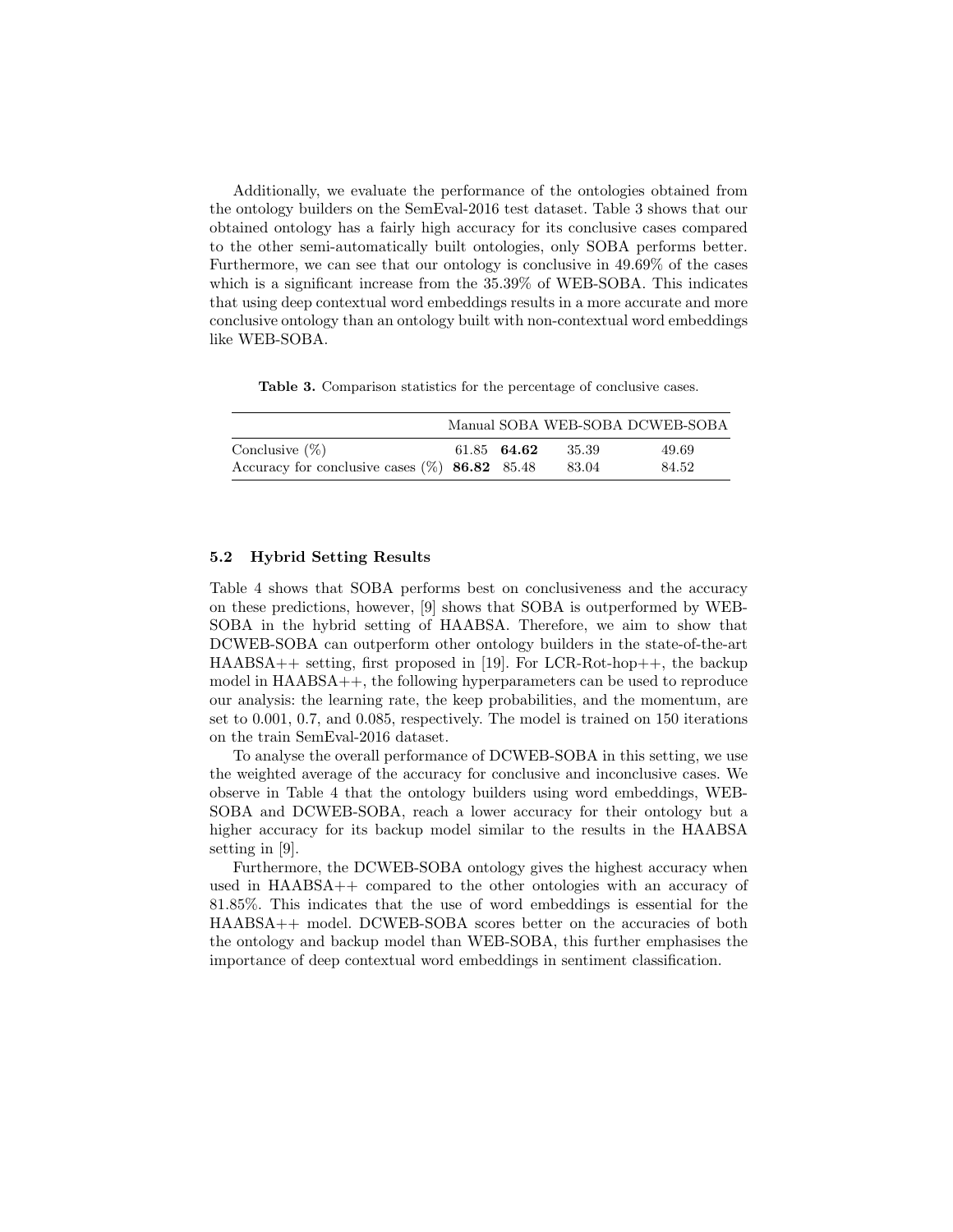|                                   | Ontology                    |                              | $LCR-Rot-hop++ Combined$    |                             |  |
|-----------------------------------|-----------------------------|------------------------------|-----------------------------|-----------------------------|--|
|                                   | Conclusiveness Accuracy     |                              | Accuracy                    | Accuracy                    |  |
| Manual<br><b>SOBA</b><br>WEB-SOBA | 61.85%<br>64.62\%<br>35.39% | 86.82\%<br>85.48%<br>83.04\% | 72.98%<br>73.91%<br>78.81\% | 81.54\%<br>81.38%<br>80.31% |  |
| <b>DCWEB-SOBA</b>                 | 49.69%                      | 84.52%                       | 79.20%                      | 81.85%                      |  |

<span id="page-14-1"></span>Table 4. Comparison statistics for each ontology, LCR-Rot-hop++ and the two combined.

## <span id="page-14-0"></span>6 Conclusion

In this research, we propose DCWEB-SOBA to construct a semi-automatically built ontology using deep contextual word embeddings for aspect-based sentiment analysis. We hypothesise that by using deep contextual word embeddings which can deal with semantics and polysemy, we can improve the performance of sentiment classification based on its accuracy and conclusiveness. The proposed methodology makes use of contextual word embeddings at its various steps: skeletal ontology building, term selection, sentiment term clustering, and aspect term hierarchical clustering.

DCWEB-SOBA achieves higher accuracy compared to WEB-SOBA when we measure the sentiment prediction accuracy on conclusive cases. The accuracy increases from 83.04% to 84.52%. Additionally, DCWEB-SOBA is able to predict the sentiment for more aspects as it is conclusive in 49.69% of the cases, compared to 35.39% for WEB-SOBA. When we use the ontology obtained from DCWEB-SOBA in a hybrid approach, HAABSA++, we achieve an accuracy of 81.85% which outperforms the other used ontologies. This shows that using deep contextual word embeddings increases the performance in a hybrid approach for aspect-based sentiment analysis compared to non-contextual word embeddings.

Our research highlights the importance of the usage of deep contextual word embeddings in sentiment classification. For future work, we suggest the usage of Facebook's RoBERTa, introduced in [\[10\]](#page-15-15), for creating contextual word embeddings. This model has been trained on a dataset more than ten times as large as BERT and is solely trained on the Masked Language Modeling task. In addition, RoBERTa makes use of dynamic masking: training by masking different words for every epoch. These factors make us believe that the usage of RoBERTa in a hybrid approach to aspect-based sentiment analysis is very promising.

Furthermore, the fine-tuned model can be improved by training on separating Type-3 sentiment words. This can be done by training the model on data with aspect ratings instead of review rating. As a consequence, we expect the finetuned model to be trained on less noisy data and result in a model which is able to cope better with aspect-based sentiment analysis.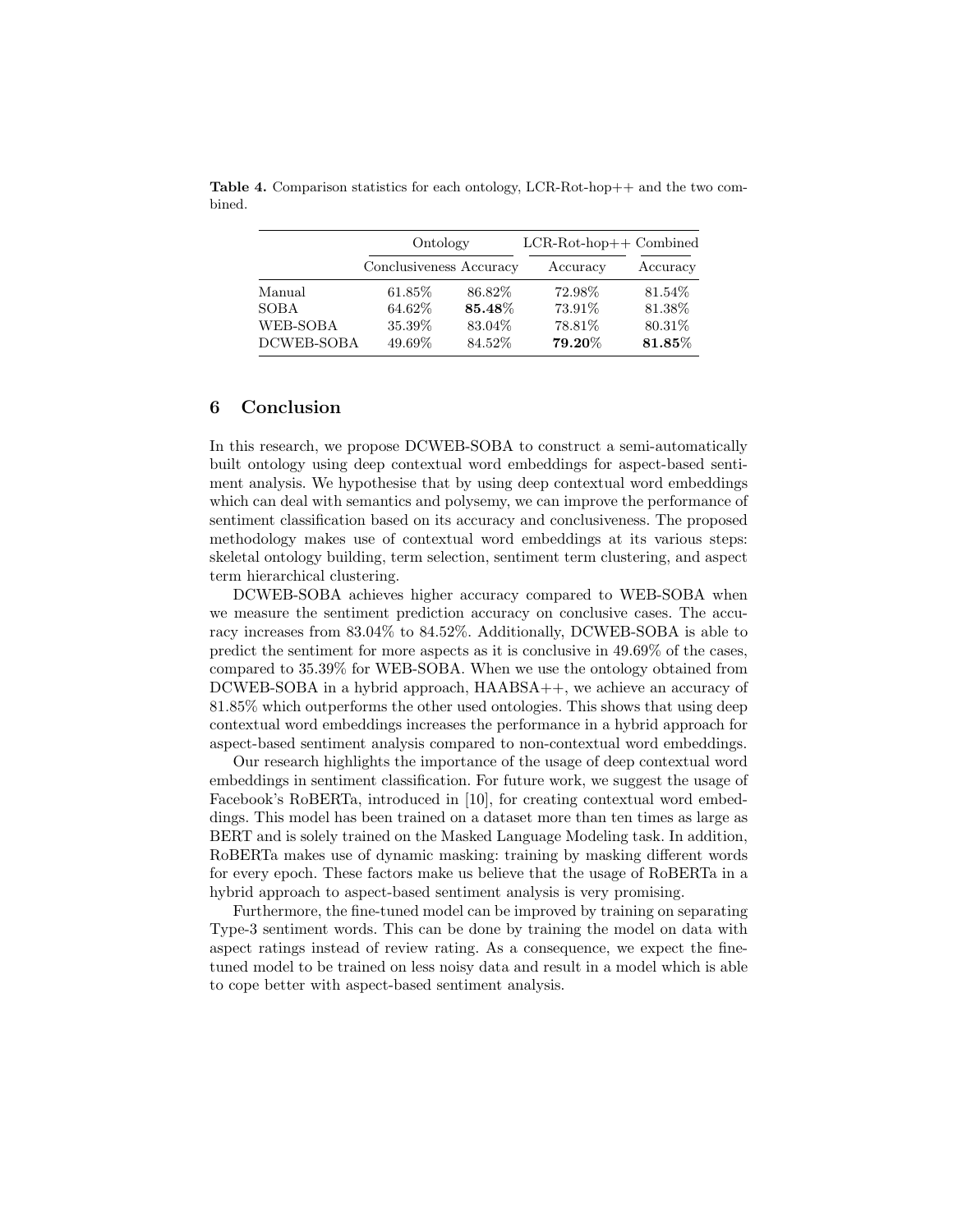## References

- <span id="page-15-13"></span>1. Behnke, L.: <https://github.com/lbehnke/hierarchical-clustering-java> (2012)
- <span id="page-15-2"></span>2. Blaschke, C., Valencia, A.: Automatic ontology construction from the literature. Genome Informatics 13, 201–213 (2002)
- <span id="page-15-12"></span>3. Bleier, S.: <https://gist.github.com/sebleier/554280> (2000)
- <span id="page-15-7"></span>4. Dera, E., Frasincar, F., Schouten, K., Zhuang, L.: SASOBUS: Semi-automatic sentiment domain ontology building using synsets. In: 17th Extended Semantic Web Conference (ESWC 2020). LNCS, vol. 12123, pp. 105–120. Springer (2020)
- <span id="page-15-4"></span>5. Devlin, J., Chang, M.W., Lee, K., Toutanova, K.: BERT: Pre-training of deep bidirectional transformers for language understanding. 2019 Conference of the North American Chapter of the Association for Computational Linguistics: Human Language Technologies (NAACL-HLT 2019) ACL pp. 4171–4186 (2019)
- <span id="page-15-6"></span>6. Dragoni, M., Donadello, I., , Cambria, E.: OntoSenticNet 2: Enhancing reasoning within sentiment analysis. IEEE Intelligent Systems  $37(1)$  (2022)
- <span id="page-15-14"></span>7. Dragoni, M., Tettamanzi, A., da Costa Pereira, C.: DRANZIERA: An evaluation protocol for multi-domain opinion mining. In: 10th International Conference on Language Resources and Evaluation (LREC 2016). pp. 267–272. ELRA (2016)
- <span id="page-15-10"></span>8. Gugger, S., Howard, J.: AdamW and super-convergence is now the fastest way to train neural nets. fast.ai (2018)
- <span id="page-15-3"></span>9. Haaf, F.t., Claassen, C., Enschauzier, R., Tjan, J., Buijs, D., Frasincar, F., Schouten, K.: WEB-SOBA: Word embeddings-based semi-automatic ontology building for aspect-based sentiment classification. In: 18th Extended Semantic Web Conference (ESWC 2021). LNCS, vol. 12731, pp. 608–623. Springer (2021)
- <span id="page-15-15"></span>10. Liu, Y., Ott, M., Goyal, N., Du, J., Joshi, M., Chen, D., Levy, O., Lewis, M., Zettlemoyer, L., Stoyanov, V.: RoBERTa: A robustly optimized BERT pretraining approach. arXiv preprint arXiv:1907.11692 (2019)
- <span id="page-15-11"></span>11. Loshchilov, I., Hutter, F.: Decoupled weight decay regularization. In: 7th International Conference on Learning Representations (ICLR 2019). OpenReview.net (2019)
- <span id="page-15-8"></span>12. Mikolov, T., Sutskever, I., Chen, K., Corrado, G.S., Dean, J.: Distributed representations of words and phrases and their compositionality. In: 27th Annual Conference on Neural Information Processing Systems (NIPS 2013). pp. 3111–3119. Curran Associates (2013)
- <span id="page-15-5"></span>13. Peters, M.E., Neumann, M., Iyyer, M., Gardner, M., Clark, C., Lee, K., Zettlemoyer, L.: Deep contextualized word representations. In: 2018 Conference of the North American Chapter of the Association for Computational Linguistics: Human Language Technologies (NAACL-HLT 2018). pp. 2227–2237. ACL (2018)
- <span id="page-15-9"></span>14. Pontiki, M., Galanis, D., Papageorgiou, H., Androutsopoulos, I., Manandhar, S., Al-Smadi, M., Al-Ayyoub, M., Zhao, Y., Qin, B., De Clercq, O., Hoste, V., Apidianaki, M., Tannier, X., Loukachevitch, N., Kotelnikov, E., Bel, N., Jiménez-Zafra, S.M., Eryiğit, G.: SemEval-2016 task 5: Aspect-based sentiment analysis. In: 10th International Workshop on Semantic Evaluation (SemEval 2016). pp. 19–30. ACL (2016)
- <span id="page-15-0"></span>15. Schouten, K., Frasincar, F.: Survey on aspect-level sentiment analysis. IEEE Transactions on Knowledge and Data Engineering 28(3), 813–830 (2015)
- <span id="page-15-1"></span>16. Schouten, K., Frasincar, F.: Ontology-driven sentiment analysis of product and service aspects. In: 15th Extended Semantic Web Conference (ESWC 2018). LNCS, vol. 10843, pp. 608–623. Springer (2018)